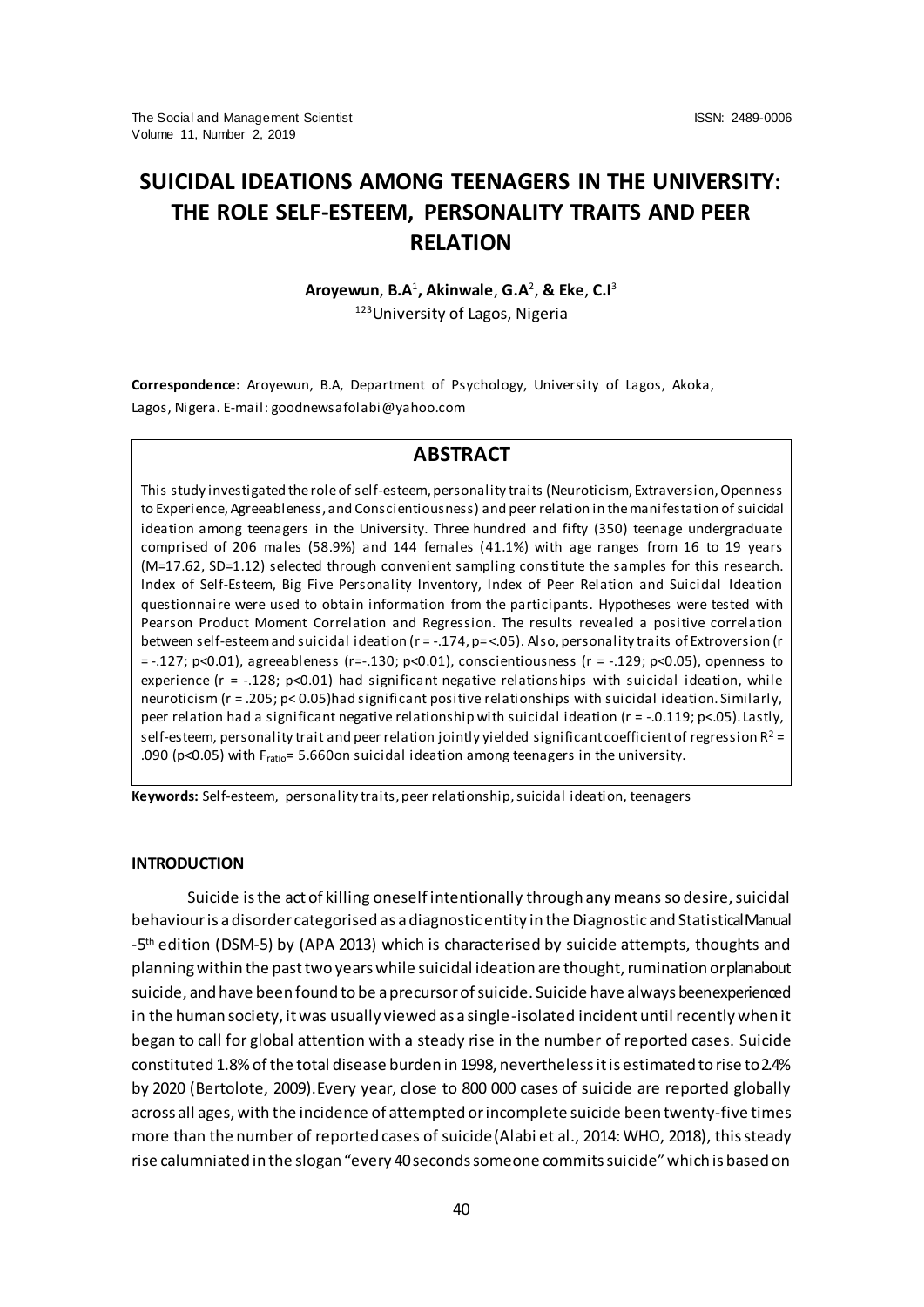the global annual average estimate of reported case of suicide. In as much as the exact number of death recorded through suicide is not known, Suicide ranked fifteenth on the global cause of death and interestingly, approximately 75% of these suicide occurred in middle and low-income countries (WHO, 2014b) including Nigeria. It has also been found to be the second leading causes of death among adolescent age 15-19 (WHO, 2012).

The steady rise in the number of reported cases of suicide have made it a global public health concern (Bridge et al., 2006: Hinduja & Patchin., 2018) necessitating various countries of the world developing strategies to minimise it. Conversely, the steady rise in adolescent suicide have been linked with several factors (Turner et al., 2002: Kim et al., 2015), which have been studied by several researchers: for example, Relationship between suicidal ideation and pressure to excel in school (Toero et al, 2001), correlation between academic stress and suicidal ideation among teenagers (Ang & Huan, 2006), highersuicidal ideas in academically achieving students compared to students having academic difficulty, (Arun et al, 2017), suicide ideation and Parental conflict (Omigbodun et al., 2008). Additionally, Substance abuse vs. Suicide ideation (Uwakwe & Gureje, 2011: Brannan & McGilloway, 2012), mental illness vs. suicide (Lee et al., 2006: Gureje et al., 2007: Uwakwe & Gureje, 2011: Balazs et al., 2013), conduct disorder vs. suicide (Omigbodun et al., 2008: Linker et al., 2012), socioeconomic disadvantage vs. suicidal ideation (Yildiz et al., 2018) and Childhood adversity vs suicide ideation (Gureje et al., (2007).

Regrettably, Nigeria occupied the  $15<sup>th</sup>$  position on the global suicide table in term of prevalence 17.3% per 100,000 in 2016 but in term of the actual number of recorded cases of death resulting from suicide in the same year, Nigeria occupied the  $5<sup>th</sup>$  position on the world ranking with 17,710 recorded cases (WHO, 2018). In as much as the prevalence rate of suicide in Nigeria cannot be said to be known, Gureje et al., (2007), reported 3.2% prevalence rate of suicidal ideation, while Omigbodun et al., (2008) found 20% prevalence rate of suicidal ideation among young Nigerians.

The process of gaining university admission in Nigeria seems a bit tedious for the teenagers because of the competition and the volume of preparation involved, whilst coping in the university due to the limited facility raise another challenge. In the same vein, the recent economic recession in Nigeria and the inconsistency in governance by way of frequent changes in government policies with its attendant effect on unemployment and inflation broughtabout a significant reduction in the financial resources of many families making the family in turn to demand value for tuition in form of good grades from the teenager which may result in enormous pressure on the teenager; causing the teenagers to react poles apart to the pressure.

Additionally, gaining admission in to the university has different meaning for different teenagers, for some "my freedom as finally comes" while to other "I'm not ready for this" yetto some other "the time to begin the journey of my life to the top is now". The university as an institution of learning is also filled with academic, social, psychological, and emotional challenges which may task the teenagers' physical, psychological, social and cognitive resources with coping becoming a problem. This may invariably become overwhelming thereby making the teenagers thinking of the easiest way – suicidal ideation.

The discussion of suicidal ideation among adolescences should be vividly looked into and bring forth solution or prevention to it. But today, the story is different due to some factors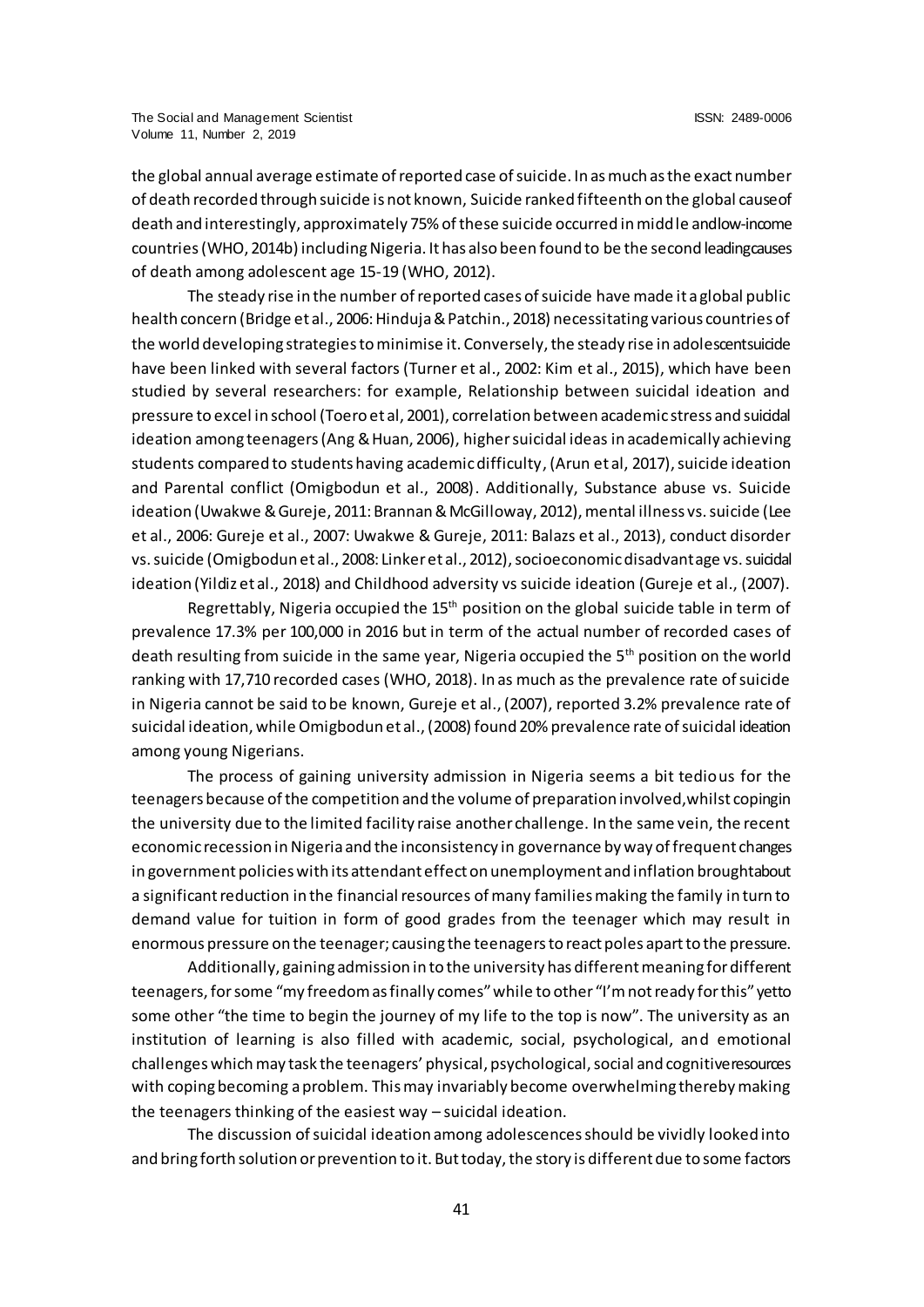that usually accompany suicidal ideation such as self-esteem, personality traits, peer relationship, stress etc. It is not possible to conceive suicidal thought without any possible factor triggering the thought.

There are many factors, which may contribute to suicidal thoughts such as low selfesteem, family and social factors (peer relationship), personality traits, depression (Garber et al., 1997: Turner et al., 2002). Adolescence is a period characterised by numerous challenges and it is an eventful phase of life. There can be a lot of emotional upheaval and stress. Adolescents can experience stress from family discord at home as well as having difficulties with peer relationship at school.

Personality refers to individuals' characteristic patterns of thought, emotion, and behaviour, together with the psychological mechanisms -- hidden or not -- behind those patterns. (Funder, 2001). Based on decades of factor-analytic research on personality in the natural lexicon and questionnaires, there is considerable (Digman, 1990; John, 1990; McCrae & Costa, 1997), but not complete (Cloninger, Svrakic, & Przybeck, 1993; Tellegen, 1985), agreement that personality attributes can be grouped along five major dimensions: Neuroticism, Extraversion, Openness, Agreeableness, and Conscientiousness. Because this model of personality provides a relatively comprehensive coverage of personality traits, it can be used to explore and generate hypotheses about phenomena that have been relatively under investigated or about which there is relatively little theorizing.

Self-esteem is individual's feelings of worth. According to Brockner and Hulton (1978), high self-esteem is described as people who feel good about themselves, have fewer sleepless nights, less likely to use drugs and are more persistent at difficult tasks and are very happy. Moreover, people with low self-esteem do not necessarily see themselves as worthless or wicked, but they do lack good things to say about themselves. Higgins (1987) those whose selfimage falls short of what they think they ought to be are vulnerable to anxiety.

Peer relationship is the extent of interpersonal relationship of an individual in the course of interacting with peers, colleague, schoolmate etc. social acceptance is very important to adolescent's psychological adjustment and well-being. Few studies have showed that poor peer relationships are associated with suicidal behaviour. Wanger and Corle (1995), conducted a survey among junior and senior high school students. The result showed that the younger adolescents' suicidal attempters reported higher levels of peer stress than other adolescent suicide attempt.

#### **Theoretical Framework**

Theoretical orientations designed to explain the relationships among these variablesis Interpersonal theory of suicide (Joiner, 2005: Joiner, Van Orden, Witte, Selby, Ribeiro, Lewis & Rudd, 2009), which offered that people cannot kill themselves unless they have the desire to die by suicide, and also have the ability to carry on the act. According to this theory, suicidal desires are caused by the simultaneous presence of two interpersonal constructs which are: i) Thwarted belonging or social alienation which refers to a state of alienation from others; it could be from family, friends or other groups. ii) Perceived burdensomeness which is a belief held by individuals that their existence burdens the family, friends or the society. This quasi-delusional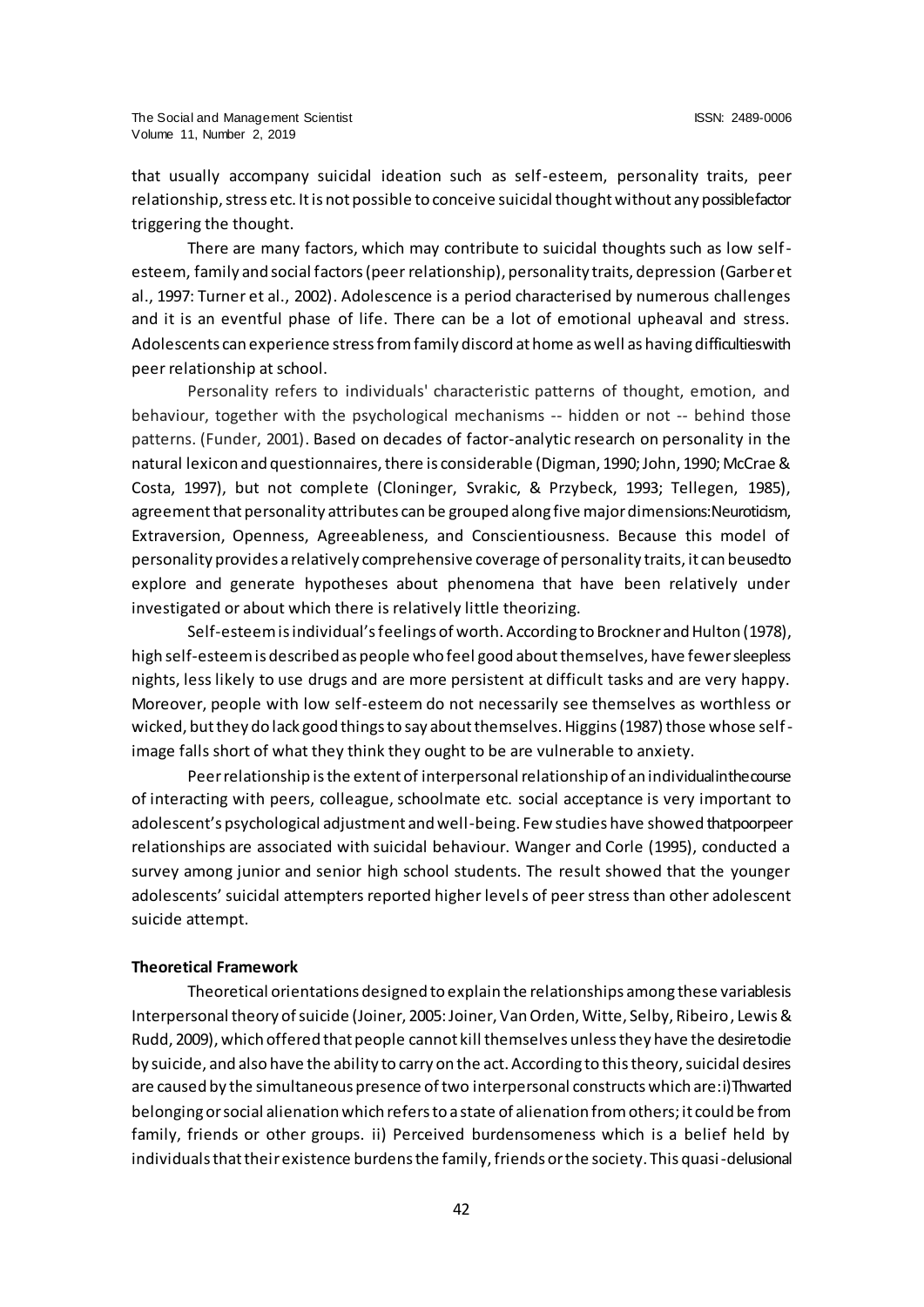mentality brings about ideas like "my death will bring forth happiness to my family than staying alive". Hence, people die by suicide because "they can" and "because they want to", this to them will eliminate the perceived burden caused by them to their family, friends and the society. This was further illustrated in (Ma, Batterham, Alison and Han, (2016). Another potentially useful framework for studying the variables ties to suicidal ideation concerns the cognitive theory (Ellis, 1962: Beck, 1967: Beck, Steer, Kovacs & Garrison, 1985), whereby mind cognition (thoughts, feeling, belief and perceptions) was conceptualised as playing a key role in determining behaviour. Also, dysfunctional thoughts were posited to lead to extreme emotions and extreme emotion in turn lead to maladaptive behaviours. Therefore, dysfunctional thoughts which may arise as a result of esteem issues, personality issues, issues with relationships (either with peers, family or marital or occupational) could precipitate suicidal ideation and eventually lead to suicide.

Willbrun and Smith (2005), studied the relationship between stress, self-esteem and suicidal ideation in late adolescents. Self-esteem was found to be significantly related to suicidal ideation, while low self-esteem and stressful life event jointly predicted suicidal ideation among the adolescents.

A study conducted by CJN, Cheng, XU, Chen, and Wang, (2010). The sample size was 1771 Chinese adolescents from a large survey. The results from multivariate logistic regressing suggested that specific problems in peer relationships such as lack of peer association and being victimized by bullying were significantly related to suicidal ideation and attempts. In addition, the moderating effects of feeling of loneliness in the association between peerrelationships and suicidal ideation and attempt were found.

Although, previous studies have examined suicidal ideation among adolescents and young adults in the general population and despite the enormous attention being receive by suicide recently, with numerous studies conducted in and around it among the adolescents in the general population, we have not come across any work that specifically examine suicide ideation and associated factors such self-esteem and personality among teenagers in Nigerian university. Moreover, none of the reviewed work examines relationship between suicide ideation and peer relation; hence we set out to fill that gap in research with our study.

The aim of this study is to examine whether personality traits (Neuroticism, Extraversion, Openness to Experience, Agreeableness, and Conscientiousness), self-esteem and peer relation will play any role in the manifestation of suicidal ideation among teenagers in the university. Based on the literature regarding adolescents with suicide and suicidal ideation, we hypothesized that: 1) there would be significant relationship between self-esteem on suicidal ideation among teenage undergraduates: 2) there would be significant relationship between personality trait(Neuroticism, Extraversion, Openness to Experience, Agreeableness, and Conscientiousness) and suicidal ideation among teenage undergraduates: 3) there would be significant relationship between peer relationship and suicidal ideation among teenage undergraduates: 4)there would be joint relationship between self-esteem, personality traits, peer relationship and suicidal ideation among teenage undergraduates.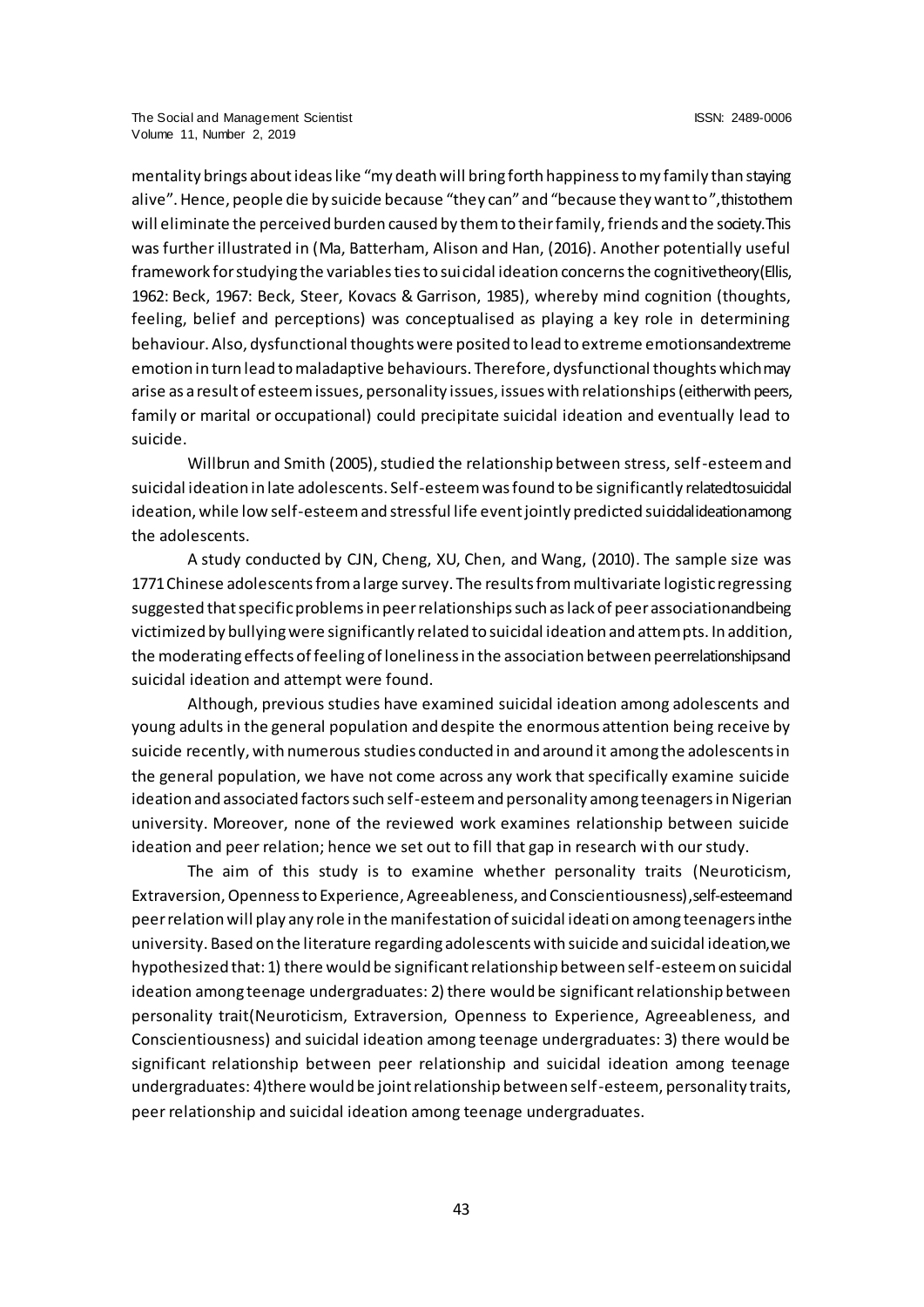# **METHOD**

#### **Research Design**

This study was a descriptive cross-sectional survey research design in which quantitative means were used to gather data through questionnaires in order to describe suicidal ideation, personality traits, self-esteem, and peer relation among teenagers in university.

#### **Sampling technique**

The study employed non-probabilistic convenience sampling technique. This was because most of the students were met in places where they completed the questionnaires such as cafeteria, at common rooms, at classes when they were not having lectures and at faculty library across the selected faculties.

#### **Participants /Research Setting**

The participants for this research were Three hundred and fifty (350) teenage undergraduate of the University of Lagos, they comprised 206 males (58.9%) and 144 females (41.1%) with age ranges from 16 to 19 years (M=17.62, SD=1.12). The University of Lagos was established in 1962 by the Federal Government of Nigeria and situated in the most populous city in West Africa (World Population Review, 2020).It is a conventional university with three campuses for both undergraduate and postgraduate students. One major criterion for admission at the university is the attainment of age sixteen by October  $1<sup>st</sup>$  of the admission year. Consequently, the least age of student in any undergraduate programmes in University is 16 years. The University currently has a student population of 55,000 (Unilag pocket statistic 2019) which cuts across 12 faculties and 150 departments out of which 350 teenage undergraduates, with years of study ranging from 100 to 300 level, from four faculties namely, Medical Sciences, Business Managements, Law and Social Sciences were conveniently sampled for the study.

#### **Research Instrument**

Four standardized instruments were used to collect data from participants for this research. These are:

**Index of peer relation (IPR):** This is a 25 item instrument developed by Walter W. Hudson et al (1986). It was designed to measure the extent of the problems of interpersonal relationship of an individual which they are experiencing in the course of interacting with peers, colleague, schoolmate etc. Statements about the respondent's relationship with his or her peer group are endorsed by using a 7-point Likert scale ranging from "None of the time" to "All of the time". Select items are reverse-coded, such that higher scores indicate greater difficulty with the peer group. Reliability and validity of the scale have been established (Hudson, 1990). The internal consistency reliability of the IPR in the adolescent sample was  $\alpha$  = .95. The norms obtained by Anumba (1995) for Nigeria samples 29.31 for males and 26.83 for females. The norms obtained for America males and a female by Hudson (1986) was.35 for 107 students. Anumba also obtained a validity coefficient of .62 for Nigerian samples which correlated IPR with Hare selfesteem (SS) by Hare (1985).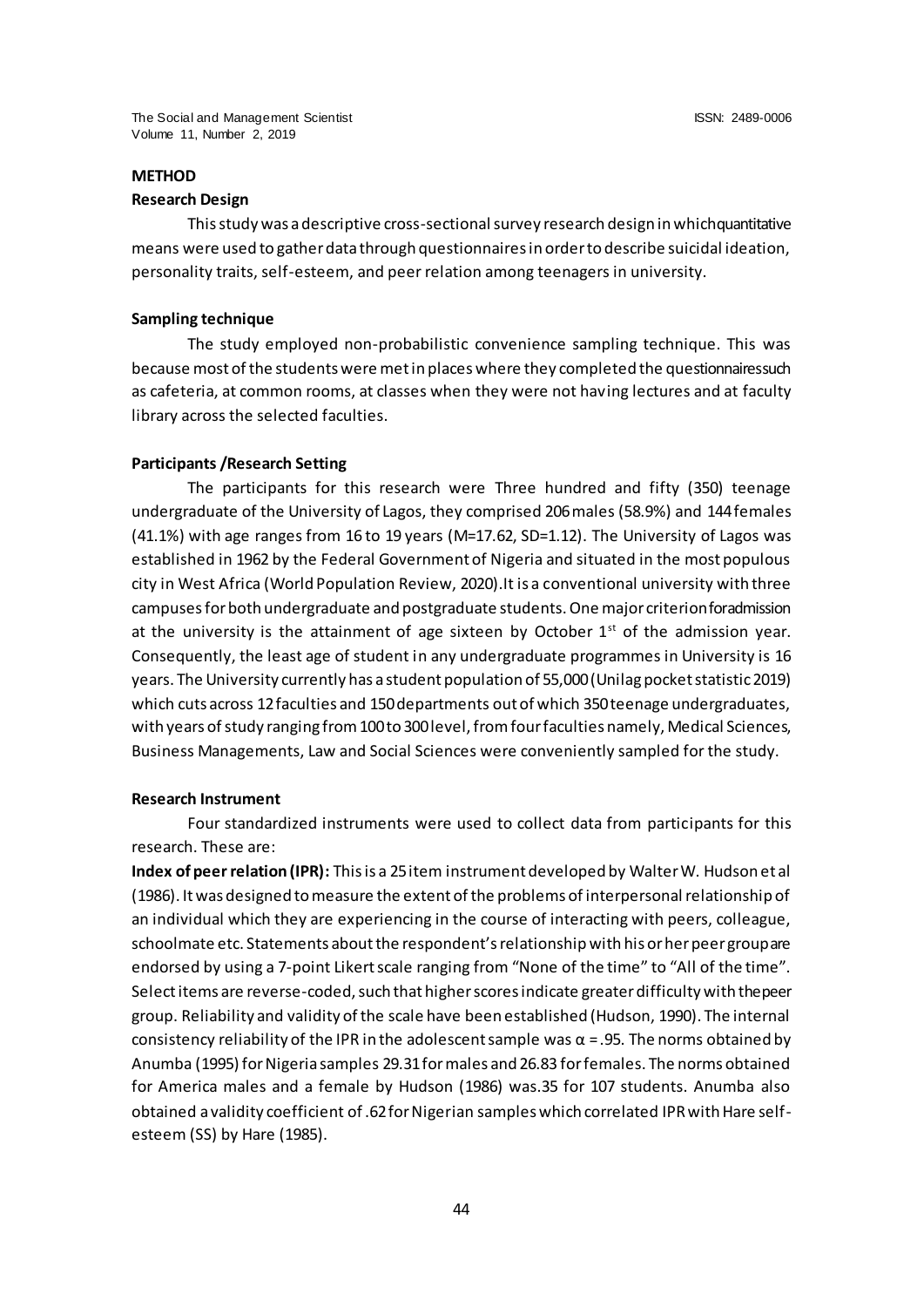**Index of self-esteem (ISE):** SE was developed by Walter W. Hudson (1982). It is a 25-item Likert scale format inventory designed to measure the self-perceived and self-evaluating components of self-concept which is the sum total of the self-perceived views of the self-held by a person. The questionnaire can be administered individually or in groups after a proper establishment of rapport, it has a combination of direct and indirect scoring pattern to arrive at the aggregate score. Hudson (1982) provided the original psychometric properties for American samples while Onighaiye (1996) provided the psychometric properties for Nigerian samples. The norms reported here are the mean score obtained by the general population. The American samples for male and female 30. While the Nigerian samples for male is 30.81 and female 32.04. Hudson (1982) obtained a coefficient alpha of .93 and a 2 hours' test-retest coefficient of 92. Onighaiye (1992) obtained the following validity by correlating ISE with stated test concurrent validity with SCL to 90 by Derogatis et al (1973) in scale C – inter personal sensitivity, 42 scale D –depression = 48. Onighaiye also obtained a discriminate validity using ego identify scale (ESI) by Tan et al (1977) = 48**.**

**Big-Five Personality Inventory:** The Nigerian Adapted version of the Big Five Personality Inventory (BFI) by Omoluabi (2002) was used to measure personality variables. It is an adaptation of the original Big Five Inventory (BFI) developed by Costa and McCrae (1992). The BFI is a 44-item inventory on a five-point Likert scale format ranging from 1- 'strongly disagree' to 5- 'strongly agree'. It was designed to assess personality from a five-dimensional perspective. The essence of the perspective is that personality characteristics can be resolved into five broad dimensions which are distinct from one another. They include (a) Extraversion (b) Agreeableness (c) Conscientiousness (d) Neuroticism (e) Openness to experience. John, Donahue, and Kentle (1991) provided the original psychometric properties for American samples while Umeh (2004) provided the psychometric properties for Nigerian samples. The coefficients of reliability provided by John et al. (1991) are: Cronbach Alpha.80 and 3-month test-retest .85, with mean convergent validity coefficient of .75 and .85 with the Big Five Instruments authored by Costa and McCrae (1992) and Golberg (1992) respectively. The divergent validity coefficients obtained by Umeh (2004) with University Maladjustment Scale (Kleinmuntz, 1961) are Extraversion .05, Agreeableness .13, Conscientiousness .11, Neuroticism .39 and Openness .24.

**Suicide Ideation Questionnaire (SIQ):** The suicidal ideation questionnaire is a 25-item selfadministered questionnaire developed by (Reynolds, 1987). It was designed to assess an individual's preoccupation with thoughts of suicide on a 7-point Likert-type scale formatranging from O to 6. The questionnaire, requires individuals to indicate the frequency with which they have suicidal thoughts selecting from the following choices: (0) I never had this thought; (1) I had this thought before but not in the past month; (2) Almost once a month; (3) Couple of times a month; (4) About once a week; (5) Couple of times a week; (6) Almost every day. The responses aggregate is found by adding up all the response values to obtain a possible scores ranging from 0 to 150, with higher scores indicating a greater disposition for suicidal ideation and participants who obtains a cumulative score of 24 or greater on the SIQ is said to have a clinically significant score and should be considered a candidate for further psychological evaluation and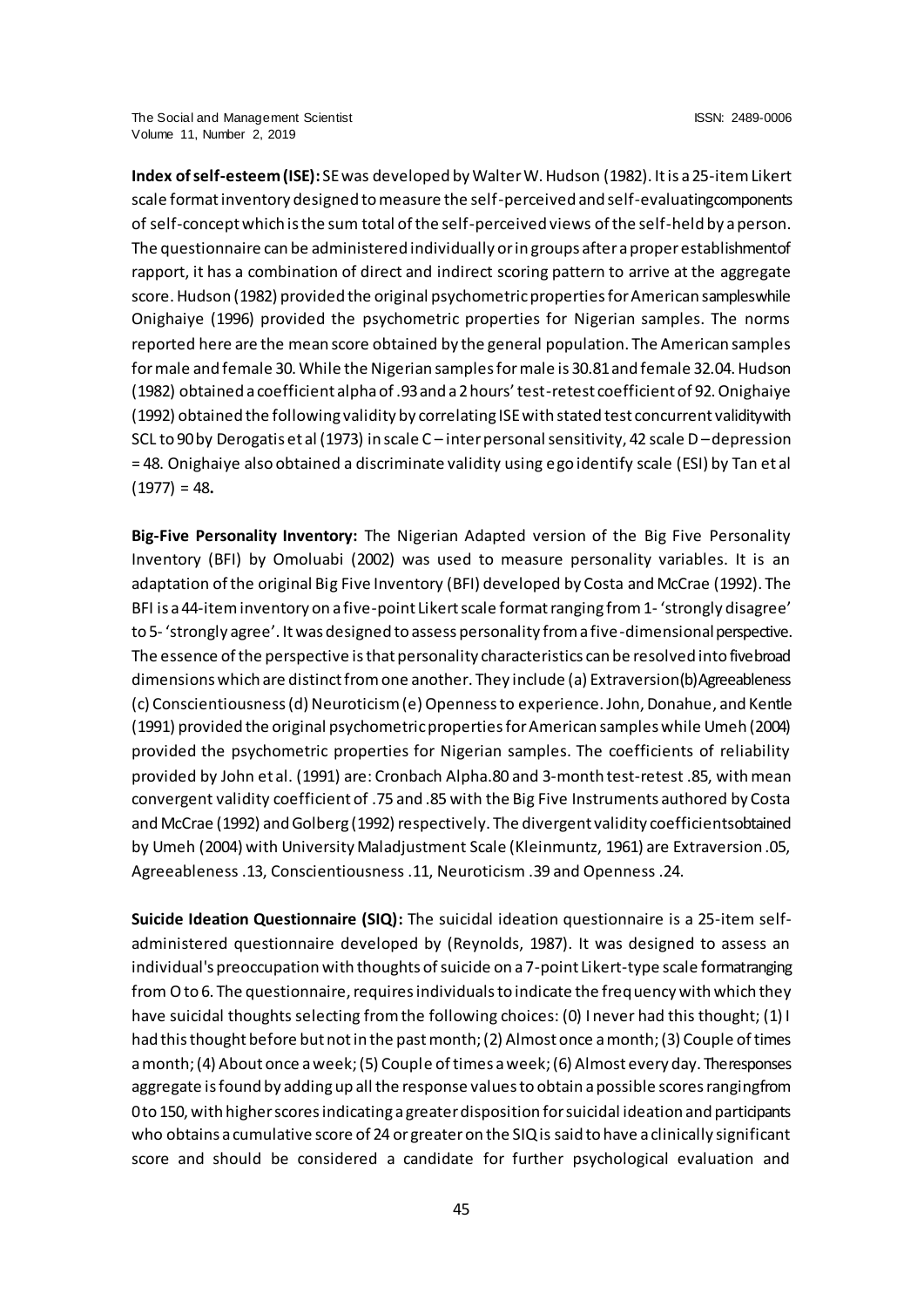intervention, however, the mean score of participants' responses for this study is 30. SIQ has been found to have a high internal consistency reliability (coefficient alpha = .96) and a moderate to high level of test-retest reliability (r = .86). The instrument correlates highly with the Hamilton Depression Rating Scale (r = .92) (Reynolds, 1987).

#### **Procedure**

After obtaining ethical approval from the faculty ethical committee, the researchersmet with the participants in groups in the lecture room while they were waiting for their scheduled classes, cafeteria, common room and faculty library. The researchers sought their permission to speak with everyone in the group followed by the researchers introducing themselves and the purpose of the research to the students: the students were given room to ask question to darify any grey areas. The inclusion criteria were read to them followed by the call for participation. All those who are willing, able to participate and volunteered to participate were given questionnaires to fill, thus form the participant for the study. The inclusion criteria for this study: 1) must be between the age of 16 and 19 years: 2) must be an undergraduate: 3) must be between 100 to 300 levels of study: 4) must be in any of the four selected faculty.

#### **Data analysis**

The data were analysed using both descriptive and inferential statistics. Pearson moment correlation and regression statistics was used for this study. The regression was used to test joint relationship between and among the entire variable while Pearson Moment correlation was used to test for relationship between individual variable and suicidal ideation. All data were analysed with Statistical Package for Social Sciences version 23 (SPSS 23).

#### **RESULTS**

Openness to experience

Data collected in this study were subjected to statistical analysis obtaining the mean score and standard deviation of all the variables. The hypotheses were tested using descriptive statistics, Pearson moment correlation, regression analysis and independent t-test.

| personality traits |     |       |       |  |  |  |  |
|--------------------|-----|-------|-------|--|--|--|--|
| <b>Variables</b>   | N   | Mean  | SD    |  |  |  |  |
| Suicidal ideation  | 350 | 48.22 | 20.17 |  |  |  |  |
| Self-esteem        | 350 | 25.52 | 6.46  |  |  |  |  |
| Peerrelation       | 350 | 25.07 | 6.22  |  |  |  |  |
| Extraversion       | 350 | 20.13 | 8.64  |  |  |  |  |
| Agreeableness      | 350 | 20.16 | 8.67  |  |  |  |  |

<sup>350</sup> 20.15 8.66

Conscientiousness 350 20.18 8.67

Neuroticism 350 31.49 6.59

# **Table 1: Table of the descriptive statistics of suicidal ideation, self-esteem, peer relation and personality traits**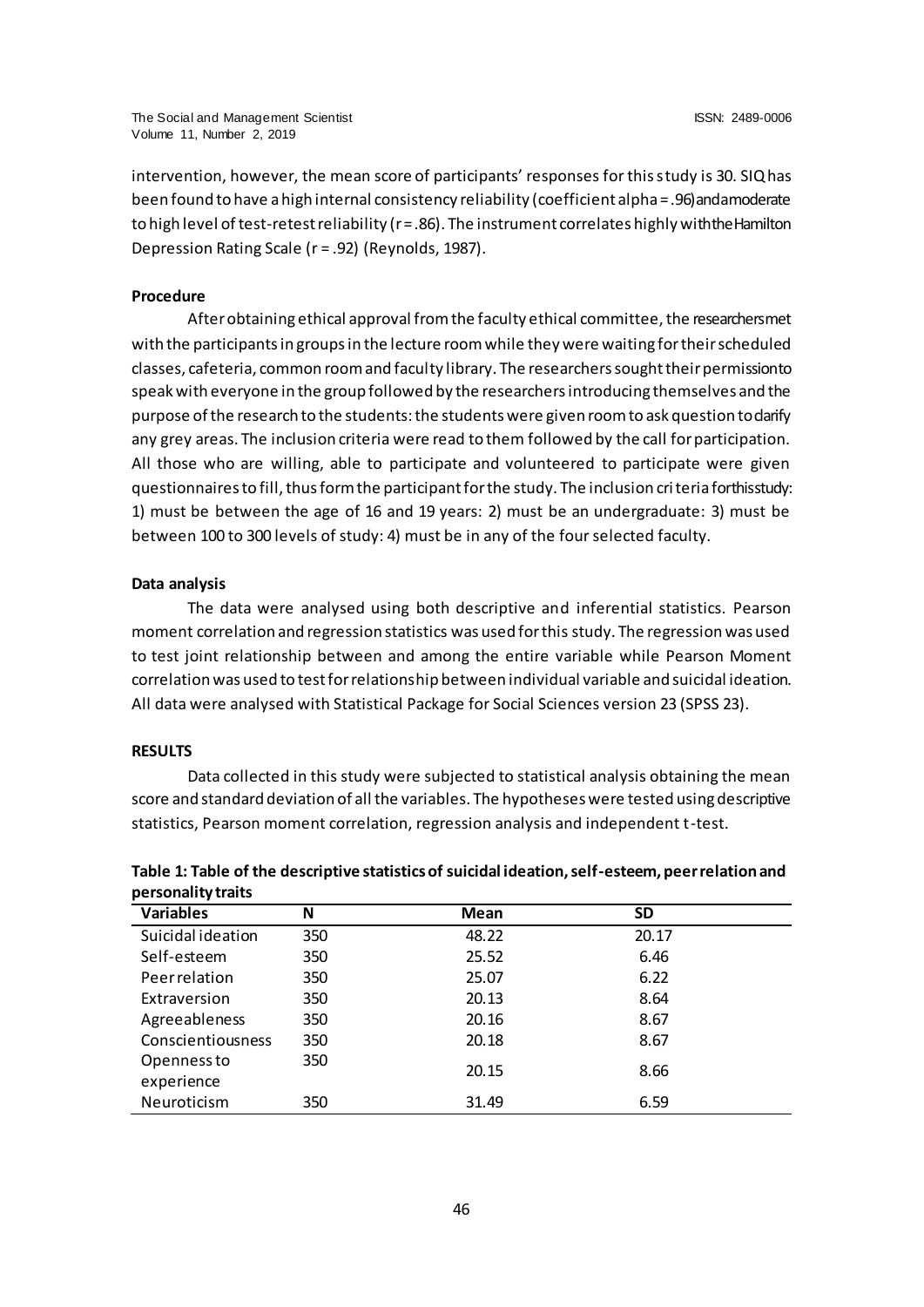Result in Table 1 showed the mean and standard deviation of suicidal ideation, selfesteem, extraversion, agreeableness conscientiousness, openness to experience and neuroticism. Suicidal ideation had a mean of (M=48.22; SD=20.17), self-esteem had a mean of (M=25.52; SD=6.46), peer relation had a mean of (M=25.07; SD=6.22), extraversion had a mean of (M=20.13; SD=8.64), agreeableness had a mean of (M=20.16; SD=8.67), conscientiousness had a mean of (M=20.18; SD=8.67), openness had a mean of (M=20.15; SD=8.66) while neuroticism had a mean of (M=31.49; SD=6.59).

# **Hypotheses Testing**

Hypothesis 1: There will be a significant negative relationship between Self-esteem and suicidal ideation among adolescents

| Table 2: Correlation between Self-esteem and suicide ideation |  |
|---------------------------------------------------------------|--|
|---------------------------------------------------------------|--|

| <b>Variables</b>          | Mean  | SD    |           |      |  |
|---------------------------|-------|-------|-----------|------|--|
| Suicide ideation (1)      | 48.22 | 20.17 |           | ≤.03 |  |
| Self-esteem (2)           | 25.52 | 6.46  | $-0.174*$ |      |  |
| $* - D \times O$ $\Omega$ |       |       |           |      |  |

 $= P < 0.05$ 

Results showed a significant negative relationship between self-esteem and suicidal ideation (r = -0.174, p= <.05). The result shows a negative correlation between Self-esteem and suicidal ideation.

**Hypothesis 2:** Personality traits will significant relationship with suicidal ideation.

| <b>Variables</b>     | Mean  | <b>SD</b> |           |           | 3        |          | 5       | 6 |
|----------------------|-------|-----------|-----------|-----------|----------|----------|---------|---|
| 1. Suicidal ideation | 48.22 | 20.17     |           |           |          |          |         |   |
| 2. Extraversion      | 20.13 | 8.64      | $-127**$  |           |          |          |         |   |
| 3. Agreeableness     | 20.16 | 8.67      | $-.130**$ | .999*     |          |          |         |   |
| 4. conscientiousness | 20.18 | 8.67      | $-.129*$  | .999**    | 1.000    |          |         |   |
| 5. Openness to exp.  | 20.15 | 8.66      | $-.128**$ | .999**    | $.1001*$ | $.1000*$ | 1       |   |
| 6. Neuroticism       | 31.49 | 6.59      | $.205*$   | $-.112**$ | $-.110*$ | $-.108*$ | $-112*$ |   |

**Table 3: Correlation Matrix of Personality Trait and suicidal ideation**

*\*\* = P< 0.01 level (1-tailed), \* = P< 0.05 level (1-tailed)*

Results revealed that personality traits of extraversion ( $r = -.127$ ; p<0.01); agreeableness (r = -.130; p<0.01); conscientiousness (r = -.129; p<0.01), openness to experience (r = -.128;  $p$ <0.01), and neuroticism (r = .205;  $p$ <0.01) had significant negative relationships with suicidal ideation.

Hypothesis 3: There will be a significant negative relationship between peer relationand suicidal ideation among adolescents.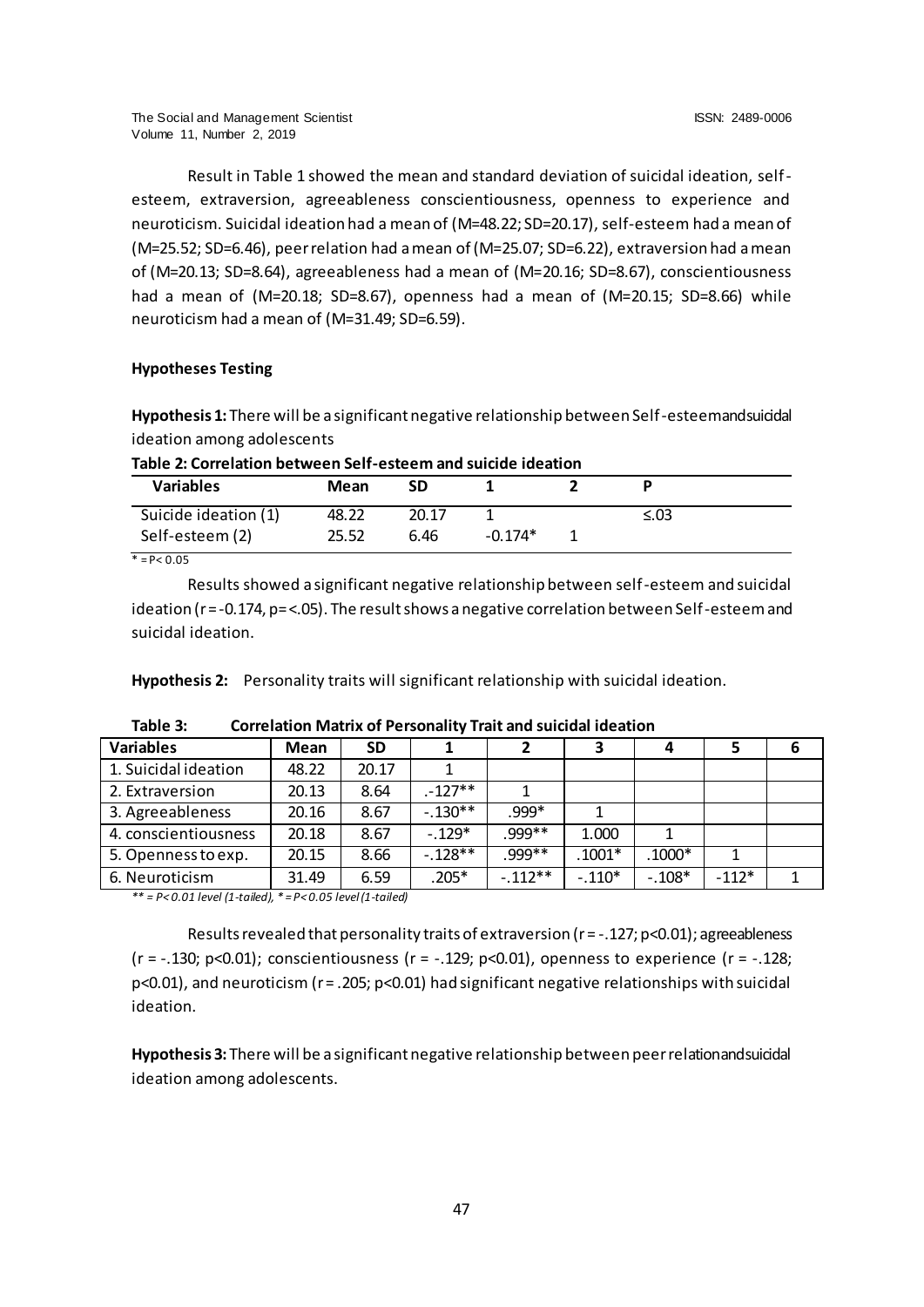The Social and Management Scientist ISSN: 2489-0006 Volume 11, Number 2, 2019

| <b>Variables</b>     | Mean  | SD    |           |  |      |  |  |
|----------------------|-------|-------|-----------|--|------|--|--|
| Suicide ideation (1) | 48.22 | 20.17 |           |  | ≤.03 |  |  |
| peer relation (2)    | 25.07 | 6.22  | $-0.119*$ |  |      |  |  |

 $* = P < 0.05$ 

Results showed a significant negative relationship between peer relation and suicidal ideation (r -0.119, p= <.05). The result shows a negative correlation between peer relation and suicidal ideation.

**Hypothesis 4:** Self-esteem, peer relations and personality traits would jointly predict suicidal ideation among adolescent.

| Table 5: Regression Analysis Showing the Relationship Contribution of Self-esteem, Peer |
|-----------------------------------------------------------------------------------------|
| relations and Personality Traits to the Prediction of suicidal ideation                 |

| <b>Variables</b>          | B        | <b>Beta</b> |          | Sig. | R    | $R^2$ | $F_{\text{ratio}}$ | Pv       |
|---------------------------|----------|-------------|----------|------|------|-------|--------------------|----------|
| Self-esteem               | $-1.180$ | $-.378$     | $-3.134$ | .002 |      |       |                    |          |
| Peerrelations             | $-.918$  | $-.283$     | $-2.316$ | .021 |      |       |                    |          |
| Extraversion              | 3.867    | 1.658       | 1.056    | .292 |      |       |                    |          |
| Agreeableness             | $-5.967$ | $-2.56$     | $-1.463$ | .144 |      |       |                    |          |
| Conscientiousness         | .251     | $-.108$     | $-.108$  | .041 | .300 | 0.090 | 5.660              | p < 0.05 |
| Openness to<br>experience | 1.929    | .828        | .402     | .688 |      |       |                    |          |
| Neuroticism               | .632     | .207        | 3.929    | .000 |      |       |                    |          |

a. Dependent Variable: *Suicidal ideation*

b. Predictors*: Personality traits (*openness, extraversion, conscientiousness, neuroticism, agreeableness)

Regression analysis in Table 5shows that the independent variables self-esteem, peer relations, personality traits-extraversion, agreeableness, conscientiousness and agreeableness are negative predictor of suicidal ideation among adolescents (Self-esteem: Beta = -.378; t = - 3.134; peer relations, Beta =  $-.283$ ; t =  $-.2.316$ ; Extraversion: Beta = 1.658; t = 1.056; Agreeableness: Beta = -2.566; t = -1.463; Conscientiousness: Beta = -.108; t = -.108 and openness to experience: Beta= .828; t = .402; p<0.05 respectively). Meanwhile, neuroticism at personality trait independently and positively contribute to the prediction of suicidal ideation (Beta= .207, t = 3.929at p< 0.05). However, jointly the variables yielded significant coefficient of regression  $R^2$ = .090 (p< 0.05) with  $F_{ratio}$  = 5.660. This shows that self-esteem, peer relation and the five dispositional characteristics of personality accounted for about 9.0% of the observed variance in suicidal ideation.

#### **DISCUSSION**

The current study sought to address a set of fundamental questions regarding the role of self-esteem, personality traits (Neuroticism, Extraversion, Openness to Experience, Agreeableness, and Conscientiousness) and peer relation in the manifestation of suicidal ideation among teenagers in the university. Four hypothesis were proposed to examined these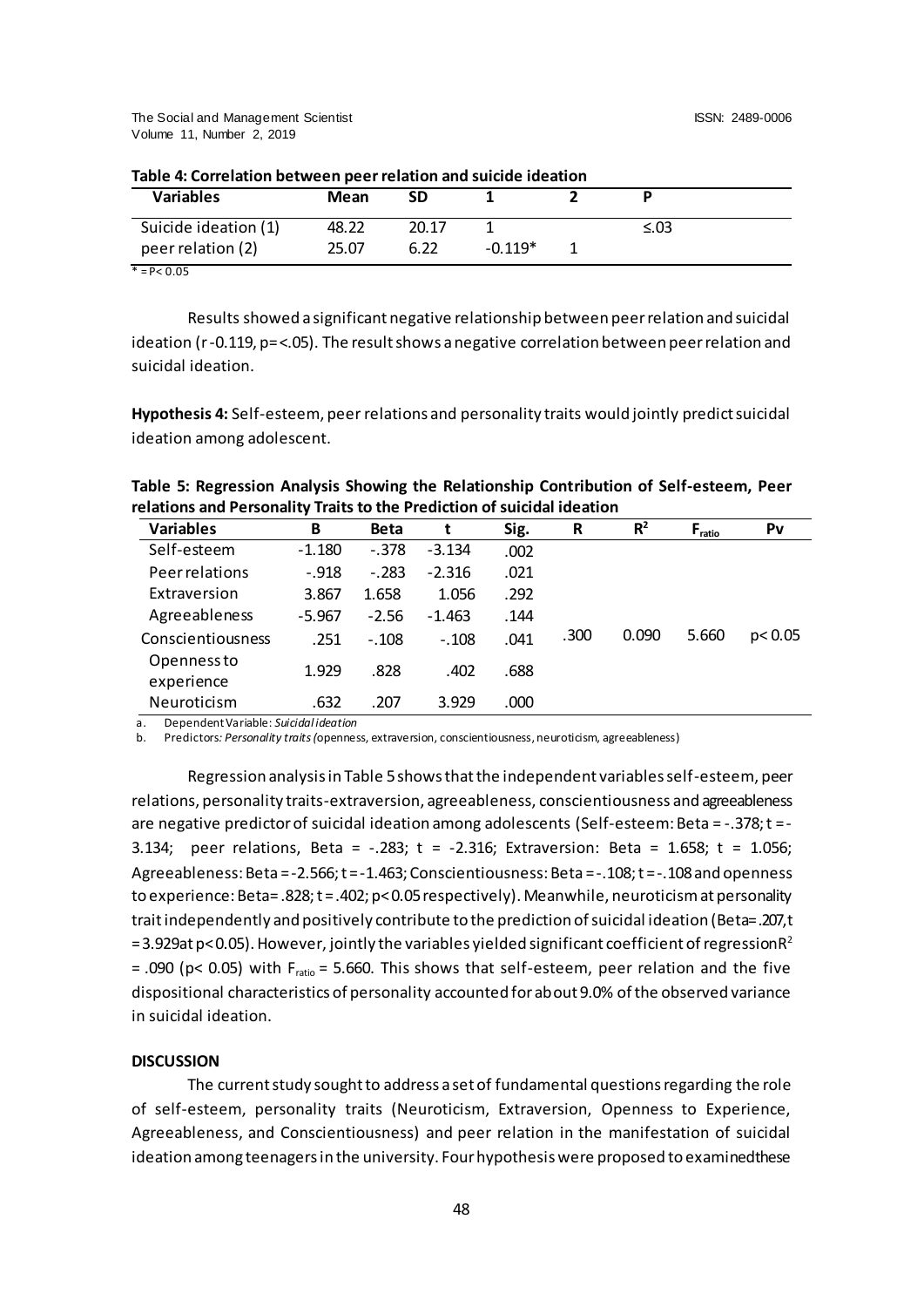relationships 1) there would be significant relationship between self-esteem and suicidal ideation among teenage undergraduates: 2) there would be significant relationship between personality trait (Neuroticism, Extraversion, Openness to Experience, Agreeableness, and Conscientiousness) and suicidal ideation among teenage undergraduates: 3) there would be significant relationship between peer relations and suicidal ideation among teenage undergraduates: 4) there would be joint relationship between self-esteem, personality traits, peer relationship and suicidal ideation among teenage undergraduates. Although a growing body of research has supported the findings of this study.

The result revealed that self-esteem have significant negative relationship with suicidal ideation, this result is supported by a recent study by Nguyen, Wright, Deddings, Pham, and Bunders (2019) who found that self-esteem is associated with anxiety, depression, and academic stress, which significantly affect students' quality of life and link with suicide ideation among Vietnamese Secondary School Students. This finding is also in congruence with the study of Willbrun and Smith (2005) which found that low self-esteem and stressful life event significantly predict suicidal ideation among the adolescents.

Furthermore, the study found a significant relationship between personality trait (Extraversion, Agreeableness, Openness to experience, Conscientiousness and neuroticism) and suicidal ideation at positive and negative significant level. Brezo, Paris and Tureki (2006) corroborate this result in their study on personality traits as correlates of suicidal ideation, suicide attempts, and suicide completions in which they found that some selected personality traits may be useful markers of suicide risk. Therefore, Extroversion/introversion, agreeableness, openness to experience and conscientiousness showed negative significant relationship with suicidal ideation, while neuroticism showed positive significant relationship which indicates that the higher the neuroticism, the higher chances of having suicidal ideation. This is in line with the cognitive theory by Beck (1967), according to this cognitive theory, our dysfunctional thoughts lead to extreme emotions. These extreme emotions in turn, lead to maladaptive behaviours. These results are in line with previous research in the clinical literature (Kotov, Gamez, Schdmit,& Watson, 2010; Mu, Luo, Nickel, & Roberts, 2016), which shows that neuroticism predicts most forms of psychopathology, such as depression, anxiety, psychological distress, and substance abuse. Extroversion as proposed by Eysenck (1963) has greater traits of sociability, impulsiveness, lack of inhibitions, vitality, optimism, and ingenuity. On the other hand, the more introverted people are generally more tranquil, passive, are less social, and more pessimistic. Extroversion is concerned with the balance between the excitation and inhibition processes in the central nervous system. Its main function is to maintain optimal level of arousal. However, individuals who are highly extroverted has a low chance of conceding suicidal thoughts as showed in the result that there is a negative relationship between extroversion and suicidal ideation. Agreeableness describes traits usually displayed in interpersonal relationships such as courtesy, altruism and compliance. They are individuals who have the tendency to agree and are good at getting along with others. Therefore, people with this personality trait have a very low chance of conceding suicidal ideation, hence negative relationship.

Conscientiousness, this concerns variables such as self-discipline, deliberation and dutifulness. They are people who are very careful, well organised, neat, keep to time, obey the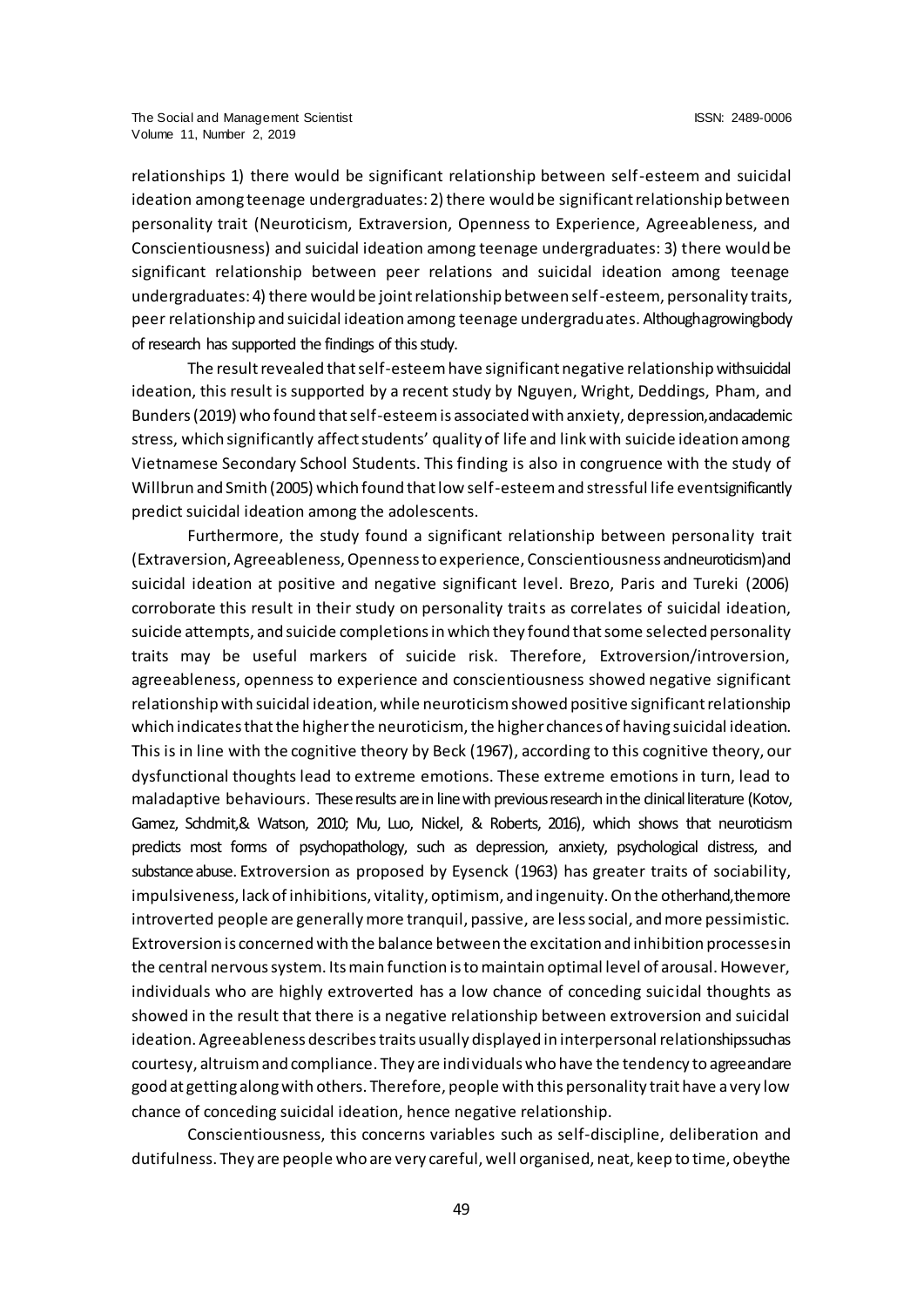rules and hardworking. Thus, people with high of conscientiousness have low suicidal ideation as the result showed that there was a negative relationship with suicidal ideation. Openness to experience has often been associated with intellect and depicts a tendency towards a variety of experience, ranging from inner thoughts or fantasy to actions and ideas. This is the tendency to appreciate new things, ideas, values, feelings and behaviour, for this reason people who are willing to explore new ideas, go on an adventure, find life worth living and enjoyable have a very little or no room to harbour suicidal thoughts which is the reason for the negative relationship.

Additionally, the result found that there is a negative relationship between peer relations and suicidal ideation among teenagers in university. Although there are fewer studies that have examined the relationship between peer functioning and suicidal ideation among teenagers: however, it is important to explore the contribution of the role of adolescent peer relations for preventive study in public health action for the prevention of suicide, Some studies found that one third of adolescents who attempt suicide report interpersonal concerns (e.g., isolation from peers, lack of supportive friendships, a recent peer conflict, or boyfriend/girlfriend breakups) as precipitants to suicidal behaviour (e.g., Berman & Schwartz, 1990; Hawton, Fagg, & Simkin, 1996). This implies that poor interpersonal relationship between peers can predispose teenagers to suicidal ideation and suicide. This agrees with the study by CJN et al. (2010) in which they found that peer relations such as lack of peer association and victimization by bullying were significantly related to suicidal ideation and attempts. Moreover, the interpersonal theory of suicide by Joiner (2005) posits that the most dangerous form of suicidal according to this theory is caused by the simultaneous presence of two interpersonal construct, which are thwarted belonging, or social alienation and perceived burdensomeness. This theory backed up the result, which showed that there was a negative relationship between peer relationship and suicidal ideation.

Furthermore, the study investigated the joint relationship between self-esteem, personality traits, peer relationship and suicidal ideation among teenage undergraduate, the result showed that the under listed variables accounted for about 9.0% of the observed variance in suicidal ideation. However, these studies focus primarily on large samples of teenagers in university instead of a specialized population presenting with a psychological complaint. What remains unclear is whether other factors linked to teenagers such as abusive parenting, dysfunctional family, traumatic childhood experience, bereavement, missing school, poorer health, self-reported loneliness, and poorer school achievement function as potential mediators for the relationship between self-esteem, personality traits (Neuroticism, Extraversion, Openness to Experience, Agreeableness, and Conscientiousness) and peer relation in the manifestation of suicidal ideation among teenagers in the university. There is f dearth of scientific study on the exploration of the joint relationships of the variables.

#### **CONCLUSION**

This study has added to the growing literature on suicide ideation among teenagers although it was carried out among teenagers that are undergraduate and not those that are in the diagnostic category or hospitalized but it is important to know that assessment of undergraduate students for suicide ideation is necessary for preventive care to the menace. Also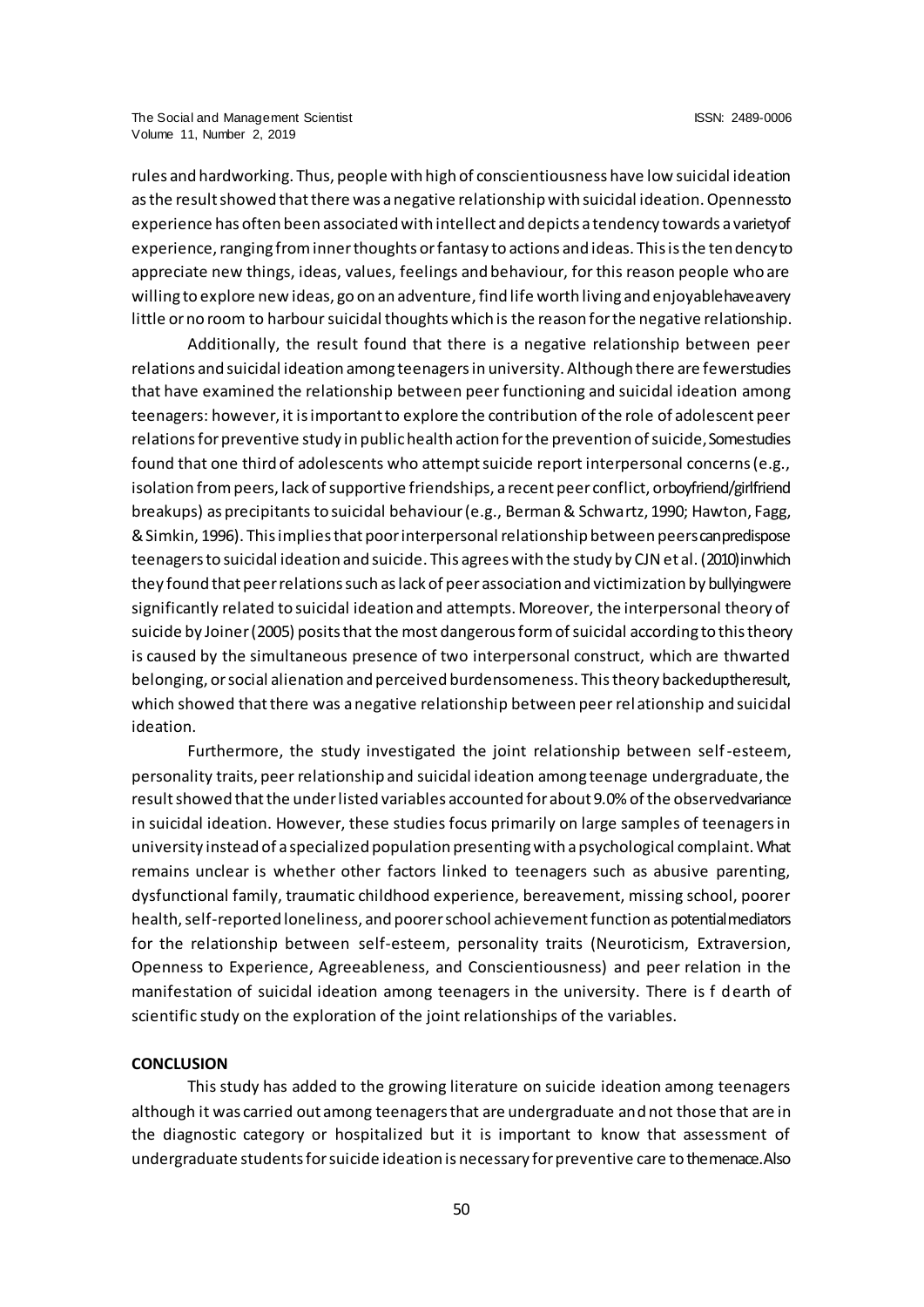there is need to pay attention to personalities of adolescent since it has been established in this study that neuroticism is significantly associated with suicidal ideation and several studies has also confirmed the findings. Assessment is also necessary for teenager's self-esteem because evaluation of deficit in self-esteem will help to address the prevalence of suicide among teenagers. Our findings suggest the need for school-based therapy or counselling to help students develop their skills thereby proactively increasing their self-esteem and reducing academic stress. In the meantime, it will be important to clinically screen teenagers for suicidality ones' admission is given so that the academic stress does not trigger suicidal ideation.

#### **Implications of the findings**

The implication of this study gives insight on how personality attributes as a predictor to suicidal ideation and it was also proven that poor peer interpersonal relationship can also predispose one to having suicidal ideation. The action plan must be all-inclusive so that the family, schools, and peers can assist in preventing suicidal ideation among teenagers. The research has essential practical implications, proposing that depression can be stopped, or reduced, by interventions that develop self-esteem.

#### **REFERENCES**

- Alabi, O. O., Alabi, A. I., Ayinde, O. O., & Abdulmalik, J. O. (2014). Suicide and suicidal behaviours in Nigeria: A review. Journal of University of Ibadan Medical Students' Association, Emeritus Professor O. O. Akinkungbe's Edition.
- American Psychiatric Association. (2013). *Diagnostic and statistical manual of mental disorders* (5th ed.). Arlington, VA: Author.
- Ang. P. R., & Huan, S. V (2006) Relationship between Academic Stress and Suicidal Ideation: Testing for Depression as a Mediator Using Multiple Regressions. *Child psychiatry and Human Development, 37, 133.*
- Anumba, A. C. (1995). *The Influence of Peer Relations and Self-esteem Assertiveness and Ego strengths of adolescents*. An Unpublished B.Sc thesis, Department of Psychology, University of Lagos.
- Arun, P., Garg, R., & Chavan, S. B. (2017) Stress and suicidal ideation among adolescents having academic difficulty. *Industrial psychiatry journal; 26(1). 64-70* doi: 10.4103/ipj.ipj 5\_17.
- Balázs, J., Miklósi, M., Keresztény, A., Hoven, C. W., Carli, V., Wasserman, C., et al. (2013). Adolescent subthreshold-depression and anxiety: psychopathology, functional impairment, and increased suicide risk. J. *Child Psychol. Psychiatry 54, 670–677. doi: 10.1111/jcpp.12016*
- Beck, A. T. (1967). *Depression: Clinical, experimental, and theoretical aspects.* New York: Harper and Row.
- Beck, A. T., Steer, R. A., Kovacs, M., &Garrison, B. (1985). Hopelessness and eventual suicide: A 10-year prospective study of patients hospitalized with suicidal ideation. *American Journal of Psychiatry, 142,* 559-563.
- Berman, A.L., & Schwartz, R.H. (1990). Suicide attempts among adolescent drug users. *American Journal of Diseases of Children, 144, 310–314.*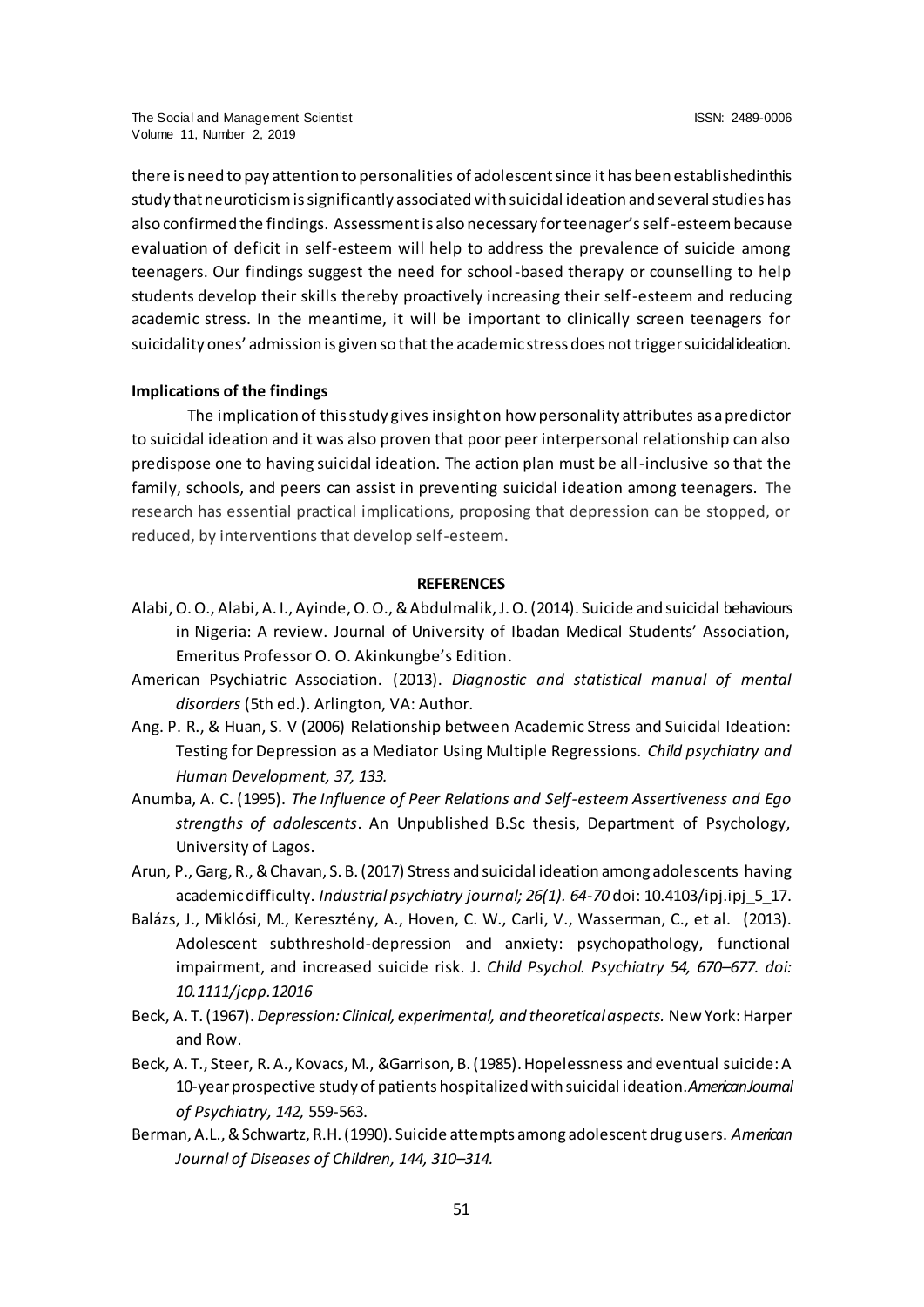- Bertolote, J. M., Fleischmann, A. (2009). *A global perspective on the magnitude of suicide mortality*. In: World Health Organization [WHO] (2012). Public health action for the prevention of suicide: a framework. Geneva.
- Brennan, C., & McGilloway, S. (2012). Suicide ideation, psychological adjustment and mental health service support: a screening study in an Irish secondary school sample. *Irish Journal of Psychological Medicine 29, 46–51*. doi: 10.1017/ S0790966700017614
- Bridge, J. A., Goldstein, T. R., & Brent, D. A. (2006). Adolescent suicide and suicidal behaviour. *Journal of Child Psychology and Psychiatry 47, 372–394*. doi: 10.1111/j.1469- 7610.2006.01615.x
- Brockner J., & Hulton, A. J. B. (1978). How to reserve the vicious cycle of low self-esteem: The importance of attention focus. *Journal of Experimental Social Psychology,* 14, 564-578.
- CJN, Y., Cheng, Z., XU, C., & Wang, Y. (2010). Peer relationship and suicide ideation attempts among Chinese adolescents. *Child Care, Health and Development, 31(5), 312-320.*
- Cloninger, C.R., Svrakic, D.M., & Przybeck, T.R. (1993). A psychobiological model of temperament and character. *Archives of General Psychiatry, 50, 975-990.*
- Costa, P.T., & McCrae, R.R. (1992). The five-factor model of personality and its relevance to personality disorders. *Journal of Personality Disorders, 6*(4), 343– 359. [https://doi.org/10.1521/pedi.1992.6.4.343](https://psycnet.apa.org/doi/10.1521/pedi.1992.6.4.343)
- Digman, J.M. (1990) [Personality Structure: Emergence of the Five-Factor Model](https://www.annualreviews.org/doi/abs/10.1146/annurev.ps.41.020190.002221). *Annual Review of Psychology, 41(1), 417-440.*
- Ellis, A. (1962). *Reason and emotion in psychotherapy.* Lyle Stuart.
- Funder, D.C. (2001). Personality. *Annual Review of Psychology. 52(1), 197-221.*
- Garber, J., Robinson, N.S., & Valentiner, D. (1997). The relation between parenting and adolescent depression: self-worth as a mediator. *Journal of Adolescent Research. 12, 12– 33.* doi: 10.1177/0743554897121003
- Gureje, O., Kola, L., Uwakwe, R., Udofia, O., Wakil, A., & Afolabi, E. (2007). The profile and risks of suicidal behaviours in the Nigerian Survey of Mental Health and Well-Being. *Psychological Medicine*, 37(6),821-830. doi:10.1017/S0033291707000311
- Hare, R.D. (1985). *The Psychopathy Checklist*. Unpublished manuscript, University of British Columbia, Vancouver, Canada.
- Hawton, K., Fagg, J., & Simkin, S. (1996). Deliberate self-poisoning and self-injury in children and adolescents under 16 years of age in Oxford, 1976–1993. *British Journal of Psychiatry, 169, 202– 208.*
- Higgins, E.T. (1987). Self-discrepancy: a theory relating self and affect. *Psychology Review, 94(3),319-340.*
- Hinduja, S., & Patchin, J.W. (2018). Connecting adolescent suicide to the severity of bullying and cyberbullying. *Journal of School Violence 18, 333–346*. doi: 10.1080/ 15388220.2018.1492417
- Hudson, W.W. (1982). Index of self-esteem: The clinical measurement package. Chicago: Dorsey Press
- Hudson, W.W., Nurius, P.S., Daley, J.G., & Newsome, R.O. (1986). A short form scale to measure peer relations dysfunction. Chicago: The Dorsey Press.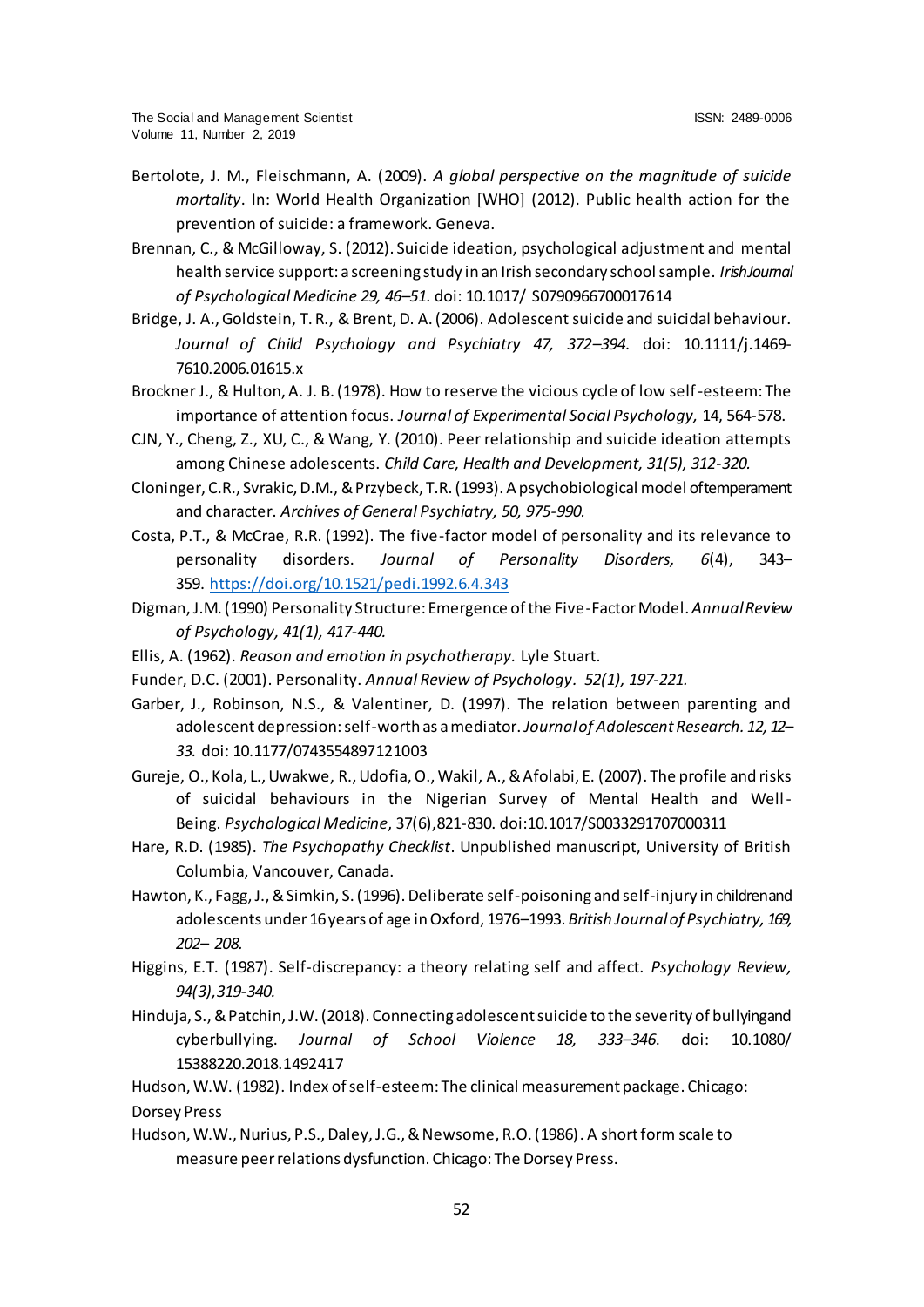- Hudson, W. (1990). A short-form scale to measure peer relations dysfunction. *Journal of Social Service Research, 13, 57–69*. DOI: 10.1300/J079v13n04\_04
- IBM Corp. Released 2015. IBM SPSS Statisticsfor Windows, Version 23.0. Armonk, NY: IBM Corp.
- John, O.P. (1990). *The "Big Five" factor taxonomy: Dimensions of personality in the natural language and in questionnaires.* In L. A. Pervin (Ed.), *Handbook of personality: Theory and research* (p. 66–100). The Guilford Press.
- Joiner, T. E. (2005). *Why people die by suicide.* Cambridge, MA: Harvard University Press.
- Joiner, T.E., Jr., Van Orden, K.A., Witte, T.K., Selby, E.A., Ribeiro,J.D., Lewis, R.,& Rudd, M. (2009). Main predictions of the interpersonal-psychological theory of suicide behaviour: Empirical tests in two samples of young adults. *Journal of Abnormal Psychology, 118(3), 634-646.*
- Kim, S. M., Baek, J. H., Han, D. H., Lee, Y. S., & Yurgelun-Todd, D. A. (2015). Psychosocialenvironmental risk factors for suicide attempts in adolescents with suicidal ideation: Findings from a sample of 73,238 adolescents. *Suicide and Life Threatening Behaviour*; 45(4), 477-487. doi:10.1111/sltb.12143.
- Lee, M. T., Wong, B. P., Chow, B. W., and McBride-Chang, C. (2006). Predictors of suicide ideation and depression in Hong Kong adolescents: perceptions of academic and family climates. *Suicide and Life Threatening Behaviour*. 36, 82–96. doi: 10.1521/suli.2006.36.1.82.
- Linker, J., Gillespie, N.A., Maes, H., Eaves, L., & Silberg, J.L. (2012). Suicidal ideation, depression, and conduct disorder in a sample of adolescent and young adult twins. *Suicide and Life Threatening Behaviour*, 42, 426–436. doi: 10.1111/j.1943-278X. 2012.00101.x
- Ma, J., Batterham, P. J., Alison, L. C., & Han, J. (2016). A systematic review of the predictions of the Interpersonal-Psychological Theory of Suicidal Behaviour. *Clinical Psychology Review*. 46, 34-45. [doi](https://en.wikipedia.org/wiki/Doi_(identifier))[:10.1016/j.cpr.2016.04.008.](https://doi.org/10.1016%2Fj.cpr.2016.04.008) [hdl](https://en.wikipedia.org/wiki/Hdl_(identifier))[:1885/109129.](https://hdl.handle.net/1885%2F109129) [PMID](https://en.wikipedia.org/wiki/PMID_(identifier)) [27155061](https://pubmed.ncbi.nlm.nih.gov/27155061)
- McCrae, R. R., & Costa, P. T, Jr. (1997). Personality trait structure as human universal. *American Psychologist, 52, 509-516.*
- Nguyen, D.T., Wright, E.P., Deddings, C., Pham, T.T., & Bunders, J. (2019). Low self-esteem and its association with anxiety, depression, and suicide ideation in Vietnamese secondary school students: Across sectional study. *Psychiatry*, 27(2),
- Omigbodun, O., Dogra, N., Esan, O., Adedokun, B. (2008) Prevalence and correlates of suicidal behaviour among adolescents in Southwest Nigeria. *International Journal of Social Psychiatry. 54,34–46.*
- Omigbodun, O. O., Adejumo, O. A., Babalola, O.O. (2008) Suicide attempt by hanging in preadolescent children: a case series. *West African Journal of Medicine, 27(4), 259-62.*
- Reynolds, W. (1987). *Suicidal Ideation Questionnaire-Junior.* Odessa, FL: Psychological Assessment Resources.
- Tellegen, A. (1985). *Structures of mood and personality and their relevance to assessing anxiety, with an emphasis on self-report.* In A. H. Tuma & J. D. Maser (Eds.), *Anxiety and the anxiety disorders* (p. 681–706). Lawrence Erlbaum Associates, Inc
- Toero, K., Nagy, A., Sawaguchi, T., Sawaguchi, A., & Sotonyi, P. (2001) Characteristics of suicide among children and adolescents in Budapest. *Pediatric International, 43,368–371.*